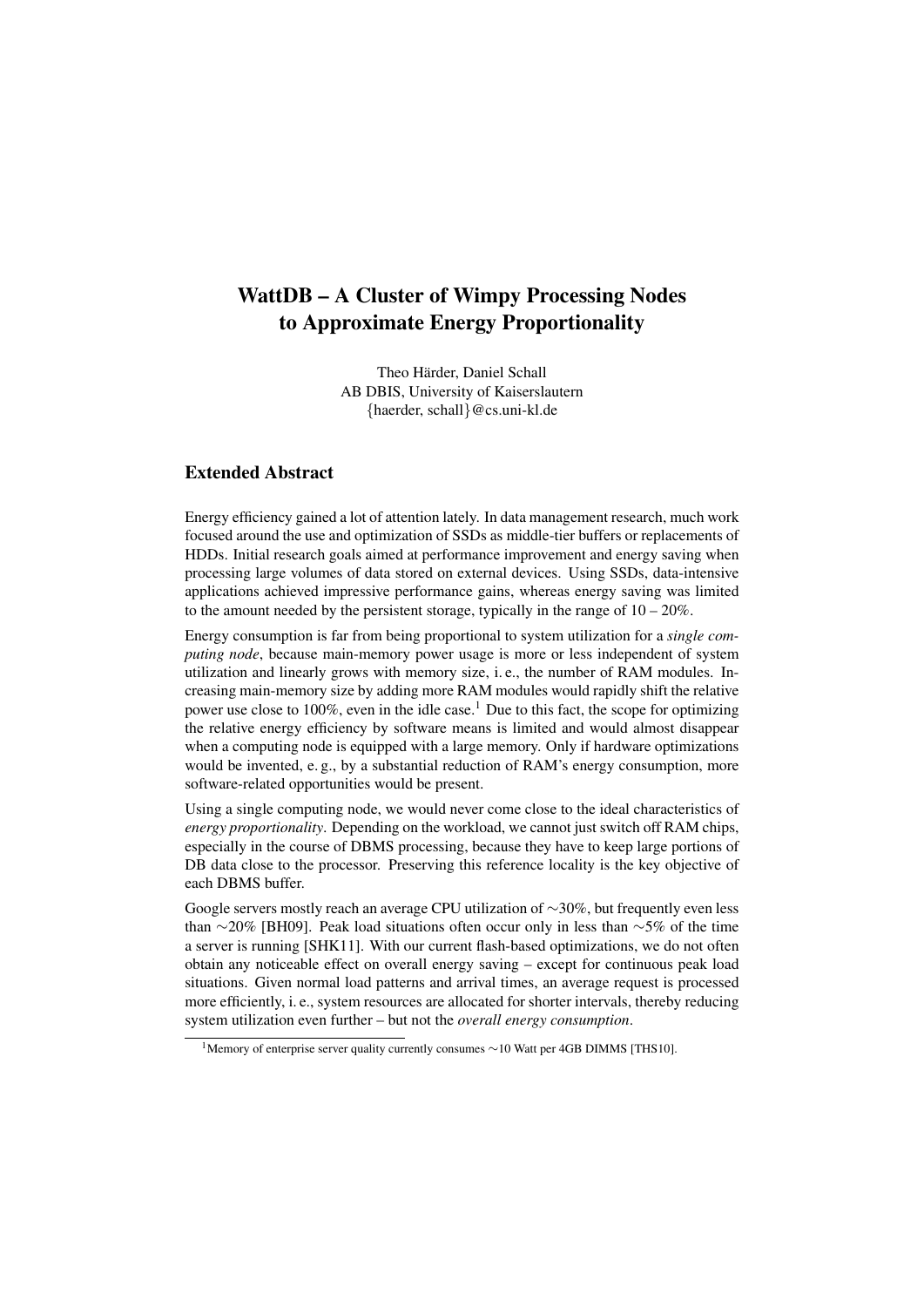Our energy-related DBMS experiments reported in [HHOS11] are in accord with the general observations by Tsirogiannis et al. [THS10] that "within a single node intended for use in scale-out (shared-nothing) architectures, the most energy-efficient configuration is typically the highest performing one".

What kind of system architecture enables a close approximation of ideal energy proportionality? Current research to *data management on new hardware* almost exclusively focus on high performance for continuous peak loads in specific application areas and – to achieve this goal – primarily rely on extremely large main memories. But from a "green perspective", it is unreasonable to build systems, e. g., main-memory DBMSs for OLAP applications, which have a much lower average utilization.<sup>2</sup> For this reason, we have started the WattDB project, where a cluster of wimpy, *shared-nothing* computing nodes replaces the powerful DB server machine. The cluster core consists of a *single node* with remote storage<sup>3</sup> and can attach further nodes without interrupting DB processing. In this way, the cluster can scale up to n nodes and is able to smoothly grow and shrink dynamically – depending on the current workload needs.

To minimize the energy footprint of each node, *Intel Atom D510* light-weight CPUs are used. In combination with the installed 2 GB of main memory and the mainboard, each node consumes less than 30 W in idle mode. Storage disks are designed for mobile use, so each disk consumes only 3 W. Our hardware is *Amdahl-balanced*, hence, processing power and data throughput are matched. Still, a single node is not energy proportional; when idle, about 70% of the node's peak power is consumed. Although the single nodes are not energy proportional, the desired energy proportionality is approximated by load-dependent deactivation/reactivation of cluster nodes. Apparently, due to this dynamic node attaching/detaching, WattDB as a cluster will stepwise approximate the ideal course of power usage, i. e., its behavior is becoming energy proportional. Note, the cluster dynamics, i. e., the time span where low-utilized nodes are disconnected from the cluster and deactivated or where overload situations are resolved by reactivating switched-off nodes, is a key question to be answered by the project.

Each of the individual computing nodes must be able to access the entire database. As a consequence, we need to build an I/O architecture, where – at each point in time and each cluster configuration – all external storage devices (SSDs or HDDs) can be dynamically shared by all attached processing nodes, i. e., the *shared-nothing* processing architecture of the cluster has to be supported by a *shared-disk* I/O architecture (see Figure 1(a)).

As a consequence of dynamic node fluctuation, DB cluster coordination becomes a frequent task to optimally support DB processing and maintenance as well as concurrency control and logging/recovery, etc. Static task assignment to specific computing nodes does not allow flexible reconfiguration and may quickly lead to unbalanced system behavior. Therefore, static allocation of processing nodes and storage structures is impractical. Hence, new partitioning schemes and procedures allowing dynamic reconfiguration have to be developed. Instead of allocating physical partitions, flexible physiological DB partitioning is needed – a new outstanding challenge to make WattDB work.

<sup>&</sup>lt;sup>2</sup>Such a DB server would steadily consume 2.5 kW for each TB of main memory installed, no matter whether it is idle or working. Furthermore, substantial energy is needed for cooling and uninterruptible power supply.

<sup>&</sup>lt;sup>3</sup>In this case, all coordination, query processing, and storage-related tasks have to be performed by this node.